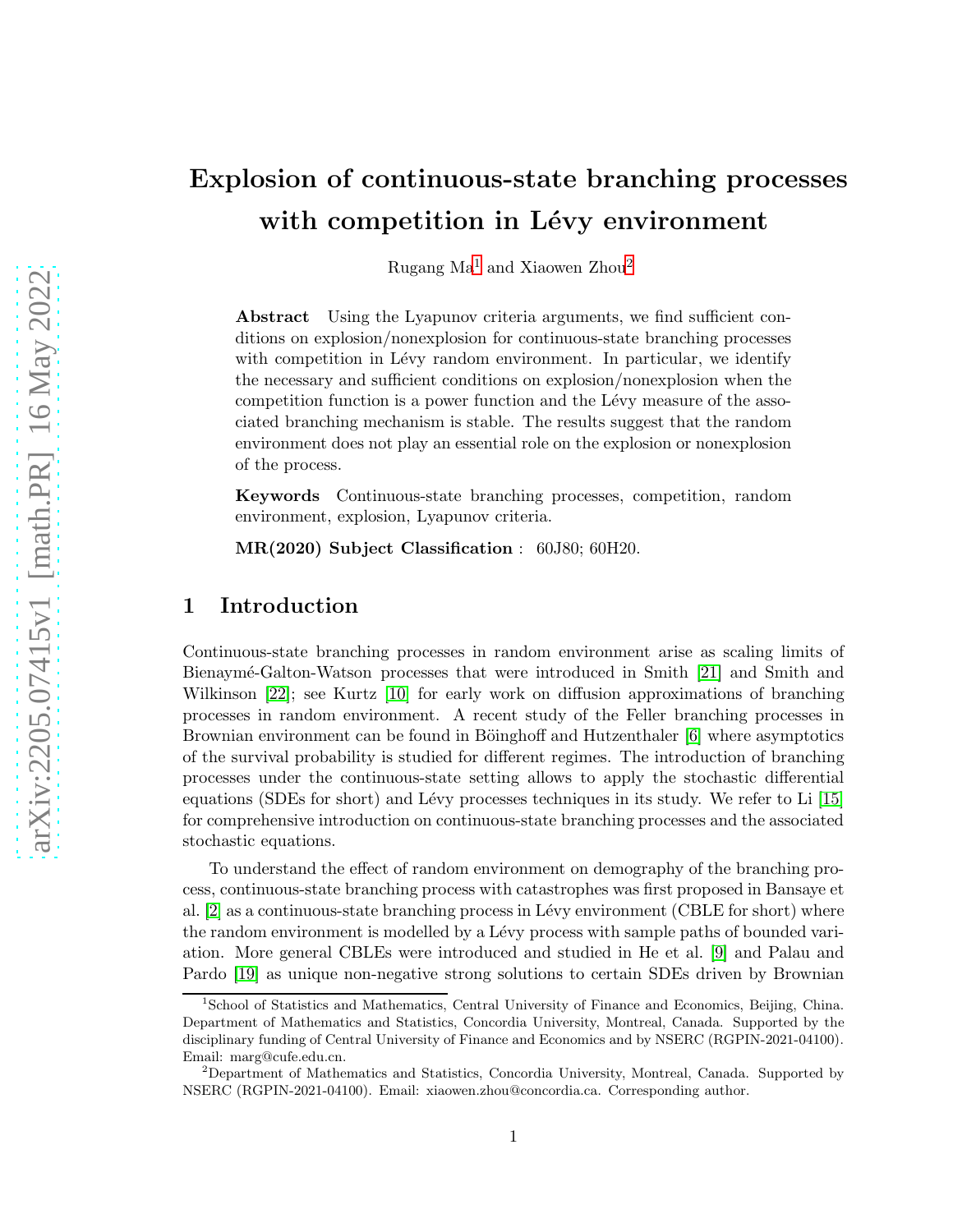motions and Lévy processes associated to both the branching mechanism and the random environment. We refer to Bansaye et al. [\[3\]](#page-12-4) for discussions on the convergence of discrete-state population models to CBLEs.

The quenched Laplace transform for the branching process in random environment can be expressed using random cumulant semigroups conditional on the environment. A necessary and sufficient condition in terms of Grey's condition was shown in [\[9\]](#page-12-3) for the CBLE to become extinct. The speed of extinction was also obtained in Bansaye et al. [\[4\]](#page-12-5) for CBLE for which the Lévy environment process fluctuates.

In another development on continuous-state branching processes, a logistic branching process was introduced in Lambert [\[11\]](#page-12-6) to incorporate competition among individuals in the continuous-state branching process. A general competition mechanism was introduced in Ba and Pardoux [\[1\]](#page-12-7) and Ma [\[16\]](#page-13-4). Under a moment condition  $\int_0^\infty (z \wedge z^2) \mu(dz)$  <  $\infty$  on the Lévy measure  $\mu$  for the branching mechanism, [\[16\]](#page-13-4) established the Lamperti transformation between continuous-state branching processes with competition and strong solutions of stochastic equations driven by Lévy processes without negative jumps; see also Berestycki et al. [\[5\]](#page-12-8) for flows of continuous-state branching processes with competition. The continuous state branching process with immigration and competition in a Lévy random environment was introduced in [\[19\]](#page-13-3) with its long term behaviours studied. The extinction and coming down from infinity behaviours were also studied in Leman and Pardo [\[12\]](#page-12-9) for CBLEs with competition.

The explosion/nonexplosion conditions for continuous-state branching processes are well known; see Grey [\[8\]](#page-12-10) for an integral test on Laplace exponent of the associated branching mechanism. It is also pointed out that a continuous-state branching process in random environment is conservetive, i.e. the explosion can not happen, if the Lévy measure  $\mu$  for the branching mechanism satisfies the moment condition; see [\[9\]](#page-12-3) and Lemma A.1 of [\[4\]](#page-12-5). An integral test on explosion/nonexplosion is further proved in Leman and Pardo [\[13\]](#page-13-5) for continuous-state branching process in Brownian environment with a special branching mechanism that is associated to the Laplace transform of a subordinator and with logistic competition. On the other hand, it is known that large enough competition can prevent explosion from happening; see Li et al. [\[14\]](#page-13-6) for some sufficient conditions of explosion for continuous-state branching processes with competition. Somewhat surprisingly, to our best knowledge, the explosion/nonexplosion conditions for general CBLEs with competition have not been studied systematically.

The Lyapunov criteria find successful applications in characterizing the boundary behaviours of SDEs related to the continuous-state branching processes; see Li et al. [\[14\]](#page-13-6) and Ma et al. [\[17\]](#page-13-7). In this paper, applying the Lyapunov criteria arguments to suitable test functions we find sufficient conditions on explosion/nonexplosion for CBLEs with competition. In particular, we identify necessary and sufficient conditions on explosion/nonexplosion when the competition function is a power function and jump part of the branching mechanism is a stable process, which helps to determine the interplay between competition and large jumps of the branching on the explosion. As a corollary we also show that the Neveu's CBLE with competition can not explode. These results suggest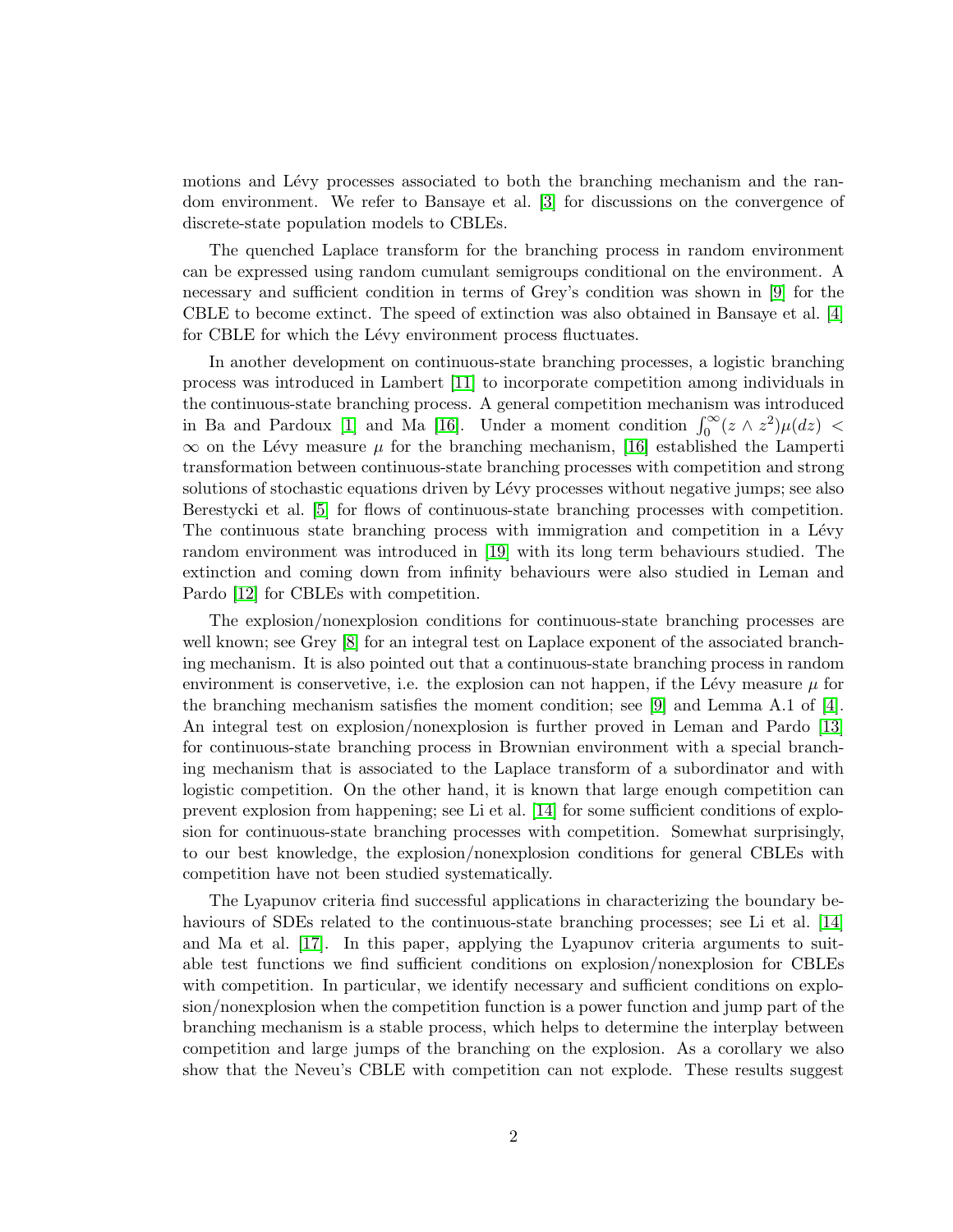that the random environment can neither cause the explosion nor prevent the explosion from happening.

The rest of the paper is arranged as follows. We introduce the CBLE with competition and the Foster-Lyapunov type criteria for the explosion and nonexplosion of CBLE with competition in Section 2. Our main results are stated and proved in Section 3.

## 2 CBLEs with competition and the Foster-Lyapunov type criteria

Let  $(\Omega, \mathscr{F}, \mathscr{F}_t, \mathbb{P})$  be a filtered probability space satisfying the usual hypotheses. Let  $\phi$  be a branching mechanism given by

$$
\phi(\lambda) = -b_1\lambda + b_2^2\lambda^2 + \int_0^\infty (e^{-\lambda z} - 1 + \lambda z \mathbf{1}_{\{z < 1\}})\mu(dz), \quad \lambda \ge 0,\tag{2.1}
$$

where  $b_1, b_2 \in \mathbb{R}$  and  $(1 \wedge z^2)\mu(dz)$  is a finite measure on  $(0, \infty)$ . To model the mechanism of random environment, let  $(L(t))_{t\geq0}$  be a Lévy process with Lévy-Itô decomposition:

$$
L(t) = \beta t + \sigma B^{(e)}(t) + \int_0^t \int_{[-1,1]} (e^z - 1) \tilde{N}^{(e)}(ds, dz) + \int_0^t \int_{[-1,1]^c} (e^z - 1) N^{(e)}(ds, dz), \tag{2.2}
$$

where  $\beta \in \mathbb{R}, \sigma \geq 0$ ,  $(B^{(e)}(t))_{t \geq 0}$  is a Brownian motion,  $N^{(e)}(ds, dz)$  is a Poisson random measure on  $\mathbb{R}_+ \times \mathbb{R}$  with intensity  $ds\nu(dz)$  satisfying  $\int_{\mathbb{R}} (1 \wedge z^2) \nu(dz) < \infty$  and  $\tilde{N}^{(e)}(ds, dz) = N^{(e)}(ds, dz) - ds\nu(dz).$ 

Let  $b_0(y)$  be a competition mechanism, that is,  $y \mapsto b_0(y)$  is a continuous nondecreasing function on  $[0, \infty)$  with  $b_0(0) = 0$ . A CBLE with competition can be constructed as the unique strong solution of following stochastic equation:

<span id="page-2-0"></span>
$$
Y_t = Y_0 + \int_0^t (b_1 Y_s - b_0(Y_s)) ds + \int_0^t \sqrt{2b_2^2 Y_s} dB^{(b)}(s) + \int_0^t \int_0^1 \int_0^{Y_{s-}} z \tilde{N}^{(b)}(ds, dz, du) + \int_0^t \int_1^{\infty} \int_1^{\infty} z N^{(b)}(ds, dz, du) + \int_0^t Y_{s-} dL(s),
$$
\n(2.3)

where  $(B^{(b)}(t))_{t\geq0}$  is a Brownian motion,  $N^{(b)}(ds, dz, du)$  is a Poisson random measure on  $\mathbb{R}^3_+$  with intensity  $ds\mu(dz)du$ , and  $\tilde{N}^{(b)}(ds,dz,du) = N^{(b)}(ds,dz,du) - ds\mu(dz)du$ . We also assume that  $(B^{(b)}(t))_{t\geq0}$ ,  $(B^{(e)}(t))_{t\geq0}$ ,  $N^{(b)}(ds,dz,du)$  and  $N^{(e)}(ds,dz)$  are independent of each other.

For  $u \geq 0$ , let

$$
\tau_u^- := \inf\{t \ge 0 : Y(t) \le u\} \quad \text{and} \quad \tau_u^+ := \inf\{t \ge 0 : Y(t) \ge u\}
$$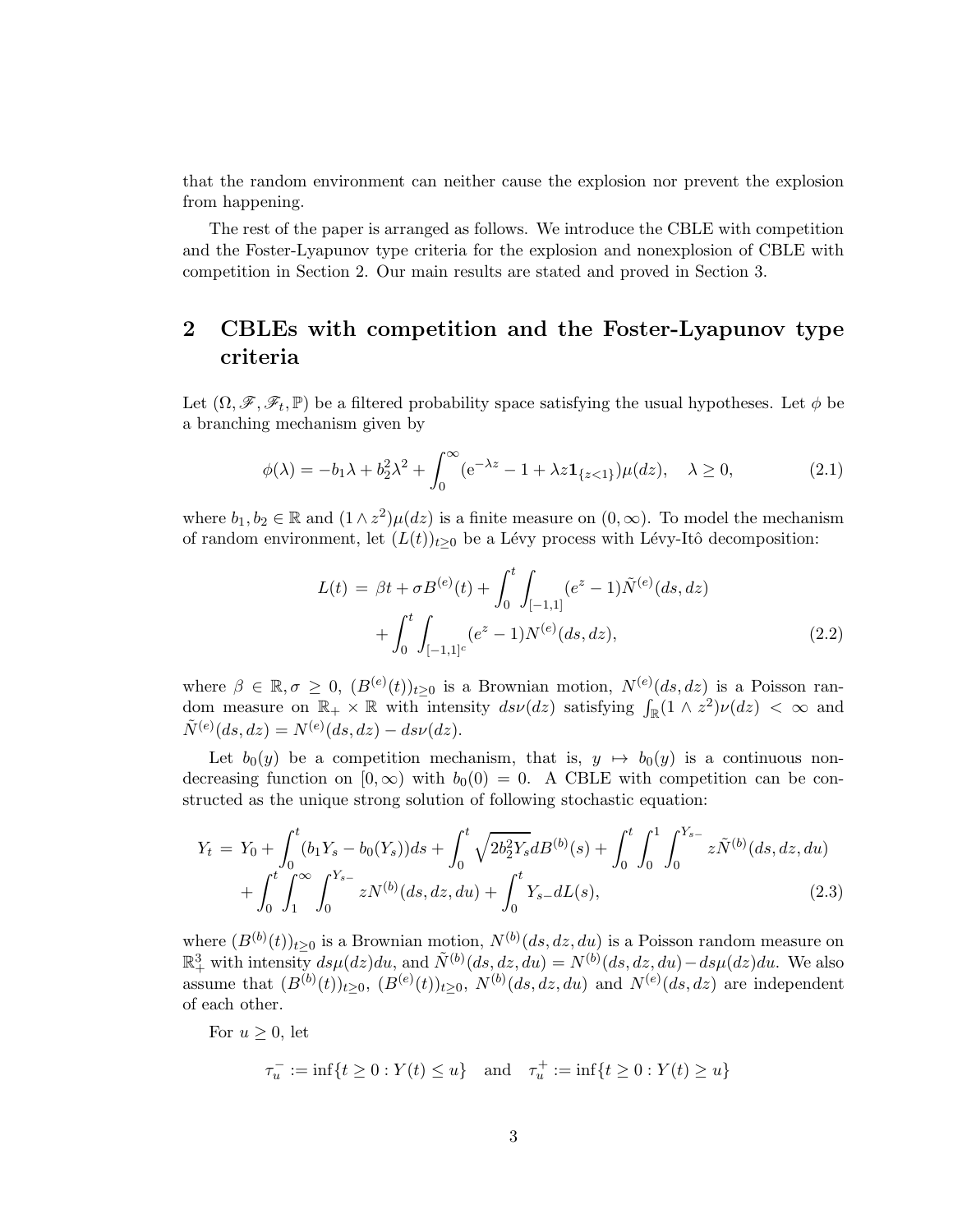and

$$
\tau_0 := \tau_0^- \quad \text{and} \quad \tau_\infty := \lim_{u \to \infty} \tau_u^+
$$

with the convention inf  $\emptyset = \infty$ . Throughout this paper, we use notation

$$
\mathbb{P}_{y_0}\{\cdot\} = \mathbb{P}\{\cdot|Y_0 = y_0\} \text{ and } \mathbb{E}_{y_0}[\cdot] = \mathbb{E}[\cdot|Y_0 = y_0], \quad y_0 \ge 0.
$$

A [0,  $\infty$ ]-valued process  $(Y_t)_{t>0}$  with càdlàg path is a solution to SDE [\(2.3\)](#page-2-0) if it satisfies [\(2.3\)](#page-2-0) up to explosion time  $\tau_{\infty}$  and  $Y_t := \infty$  for all  $t \ge \tau_{\infty}$ . It is known that SDE [\(2.3\)](#page-2-0) has a unique non-negative strong solution; see Theorem 1 of [\[19\]](#page-13-3).

Let L be the generator of the process  $(Y_t)_{t\geq 0}$ . By Itô's formula we get for  $g \in C^2(\mathbb{R})$ ,

<span id="page-3-0"></span>
$$
Lg(y) = [\beta y + b_1 y - b_0(y)]g'(y) + (\frac{1}{2}\sigma^2 y^2 + b_2^2 y)g''(y)
$$
  
+
$$
y \int_0^1 [g(y+z) - g(y) - g'(y)z] \mu(dz) + y \int_1^\infty [g(y+z) - g(y)]\mu(dz)
$$
  
+
$$
\int_{[-1,1]^c} [g(ye^z) - g(y) - y(e^z - 1)g'(y)]\nu(dz)
$$
  
+
$$
\int_{[-1,1]^c} [g(ye^z) - g(y)]\nu(dz).
$$
 (2.4)

The Lyapunov criteria is first used to classify the boundaries for Markov chains via conditions on the generators; see Meyn and Tweedie [\[18\]](#page-13-8) and Chen [\[7\]](#page-12-11) for earlier results. These techniques are applied in [\[14,](#page-13-6) [17\]](#page-13-7) and Ren et al. [\[20\]](#page-13-9) to study the boundary behaviours for SDEs associated to continuous-state branching processes. By a simple modification of the proof of Proposition 2.1 in [\[20\]](#page-13-9) we have the following Proposition on solution Y to SDE [\(2.3\)](#page-2-0):

<span id="page-3-2"></span>**Proposition 2.1** If there exist a sequence of strictly positive constants  $(d_n)_{n>1}$  and non*negative functions*  $g_n \in C^2([1/n,\infty))$  *satisfying, for all large enough*  $n \geq 1$ *,* 

- $(i)$  lim<sub>u→∞</sub>  $g_n(y) = \infty$ ,
- *(ii)*  $Lg_n(y) \leq d_n g_n(y)$  *for all*  $y \in [1/n, \infty)$ *,*

<span id="page-3-1"></span>*then*  $\mathbb{P}_{y_0}\{\tau_\infty < \infty\} = 0$  *for any*  $y_0 > 0$ *.* 

Proposition 2.2 *If there exist a non-negative bounded and strictly increasing function*  $g \in C^2((0,\infty))$  and positive constants  $d_0, \bar{y} > 0$  satisfying

$$
Lg(y) \ge d_0g(y)
$$
 for all  $y \ge \bar{y}$ ,

*then*  $\mathbb{P}_{y_0} \{ \tau_\infty < \infty \} > 0$  *for any*  $y_0 > \bar{y}$ *.*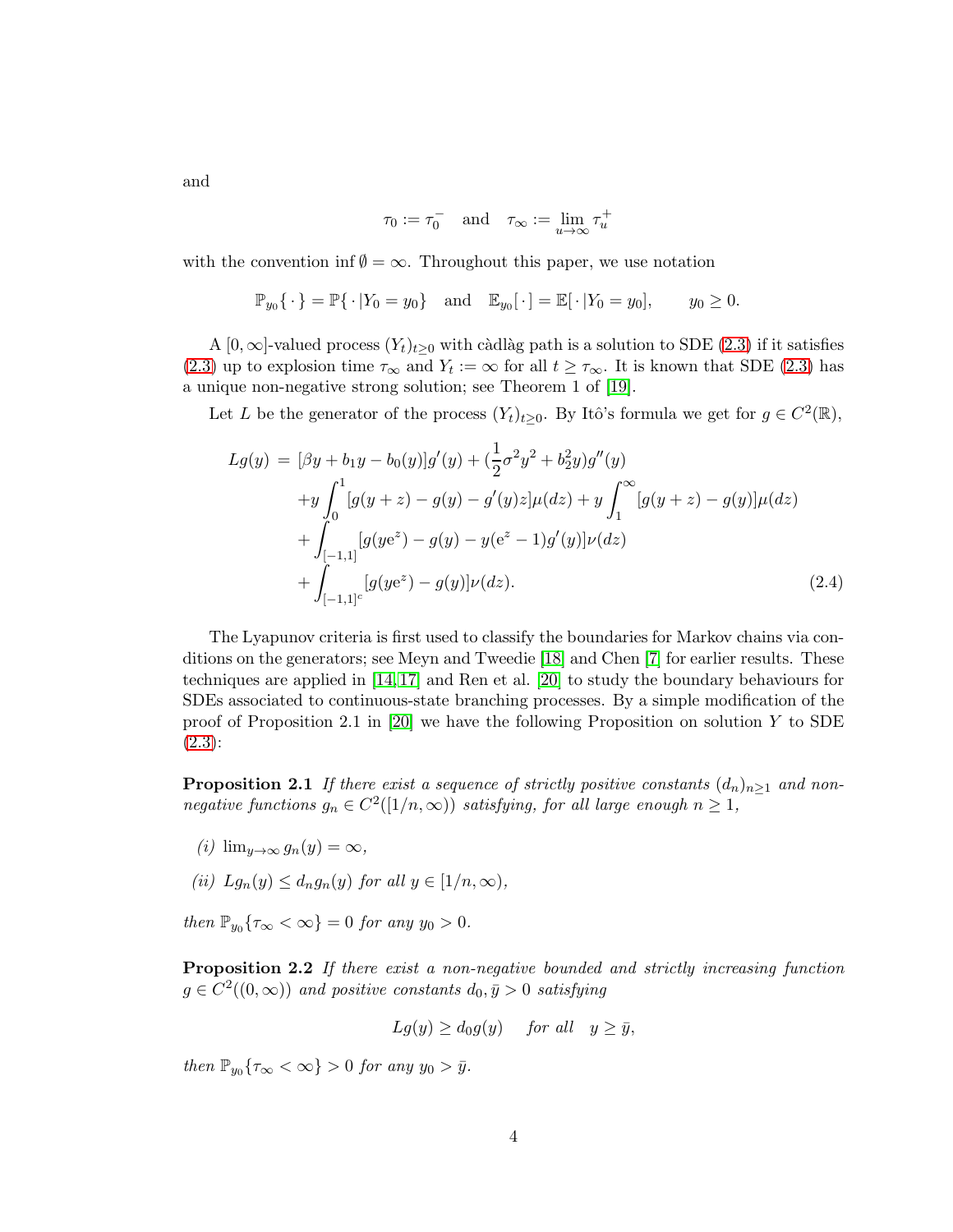*Proof.* By the proof of Proposition 2.2 in Ren et al. [\[20\]](#page-13-9) we have, for any  $m > \bar{y}$ ,

$$
t \mapsto M_t := g(Y_{t \wedge \tau_m^+ \wedge \tau_{\bar{y}}^-}) e^{-d_0 t} + \int_0^t g(Y_{s \wedge \tau_m^+ \wedge \tau_{\bar{y}}^-}) d_0 e^{-d_0 s} ds
$$

$$
- \int_0^t e^{-d_0 s} L g(Y_s) 1_{\{s \leq \tau_m^+ \wedge \tau_{\bar{y}}^- \}} ds
$$

is a martingale. Then for any  $m > y_0 > \bar{y}$ ,

$$
\mathbb{E}_{y_0}\Big[g(Y_{t\wedge\tau_m^+\wedge\tau_{\bar{y}}^-})\mathrm{e}^{-d_0t}\Big] + \int_0^t \mathbb{E}_{y_0}\Big[d_0\mathrm{e}^{-d_0s}g(Y_{s\wedge\tau_m^+\wedge\tau_{\bar{y}}^-})\Big]ds
$$
  
=  $g(y_0) + \int_0^t \mathbb{E}_{y_0}\Big[\mathrm{e}^{-d_0s}Lg(Y_s)\mathbf{1}_{\{s\leq\tau_m^+\wedge\tau_{\bar{y}}^-\}}\Big]ds.$ 

Letting  $t \to \infty$ , by the assumptions and the dominated convergence theorem we have

$$
\int_0^\infty \mathbb{E}_{y_0} \Big[ d_0 e^{-d_0 s} g(Y_{s \wedge \tau_m^+ \wedge \tau_{\overline{y}}^-}) \Big] ds = g(y_0) + \int_0^\infty \mathbb{E}_{y_0} \Big[ e^{-d_0 s} L g(Y_s) 1_{\{s \le \tau_m^+ \wedge \tau_{\overline{y}}^-\}} \Big] ds
$$
  

$$
\ge g(y_0) + \int_0^\infty \mathbb{E}_{y_0} \Big[ e^{-d_0 s} d_0 g(Y_s) 1_{\{s \le \tau_m^+ \wedge \tau_{\overline{y}}^-\}} \Big] ds,
$$

which implies

$$
g(y_0) \leq \mathbb{E}_{y_0} \Big[ \int_{\tau_m^+ \wedge \tau_{\bar{y}}}^{\infty} d_0 e^{-d_0 s} g(Y_{\tau_m^+ \wedge \tau_{\bar{y}}} ) ds \Big]
$$
  
\n
$$
= \mathbb{E}_{y_0} \Big[ g(Y_{\tau_m^+ \wedge \tau_{\bar{y}}} ) e^{-d_0(\tau_m^+ \wedge \tau_{\bar{y}}^-)} \Big]
$$
  
\n
$$
= \mathbb{E}_{y_0} \Big[ g(Y_{\tau_m^+}) e^{-d_0 \tau_m^+} 1_{\{\tau_m^+ < \tau_{\bar{y}}^- \}} \Big] + \mathbb{E}_{y_0} \Big[ g(Y_{\tau_{\bar{y}}} ) e^{-d_0 \tau_{\bar{y}}} 1_{\{\tau_m^+ > \tau_{\bar{y}}^- \}} \Big].
$$
\n(2.5)

Since  $t \mapsto Y_t$  is right continuous, then  $Y_{\tau_{\bar{y}}^-} \leq \bar{y} < y_0 < m \leq Y_{\tau_{m}^+}$ . Notice that g is non-negative bounded and strictly increasing. Then

$$
g(y_0) \leq \bar{g} \mathbb{E}_{y_0} \Big[ 1_{\{\tau_m^+ < \tau_{\bar{y}}^-\}} e^{-d_0 \tau_m^+} \Big] + g(\bar{y}).
$$

where  $\bar{g} := \sup_y g(y) < \infty$ . Letting  $m \to \infty$ , we get

$$
g(y_0) \leq \bar{g} \mathbb{E}_{y_0} \Big[ 1_{\{\tau_\infty \leq \tau_{\bar{y}}^-\}} e^{-d_0 \tau_\infty} \Big] + g(\bar{y}).
$$

That is

$$
\bar{g}\mathbb{E}_{y_0}\left[1_{\{\tau_\infty \leq \tau_{\bar{y}}^-\}}1_{\{\tau_\infty < \infty\}}\right] \geq g(y_0) - g(\bar{y}),\tag{2.6}
$$

which implies

$$
\mathbb{P}_{y_0}\{\tau_\infty < \infty\} \ge \frac{g(y_0) - g(\bar{y})}{\bar{g}} > 0.
$$

This proves the desired result.  $\Box$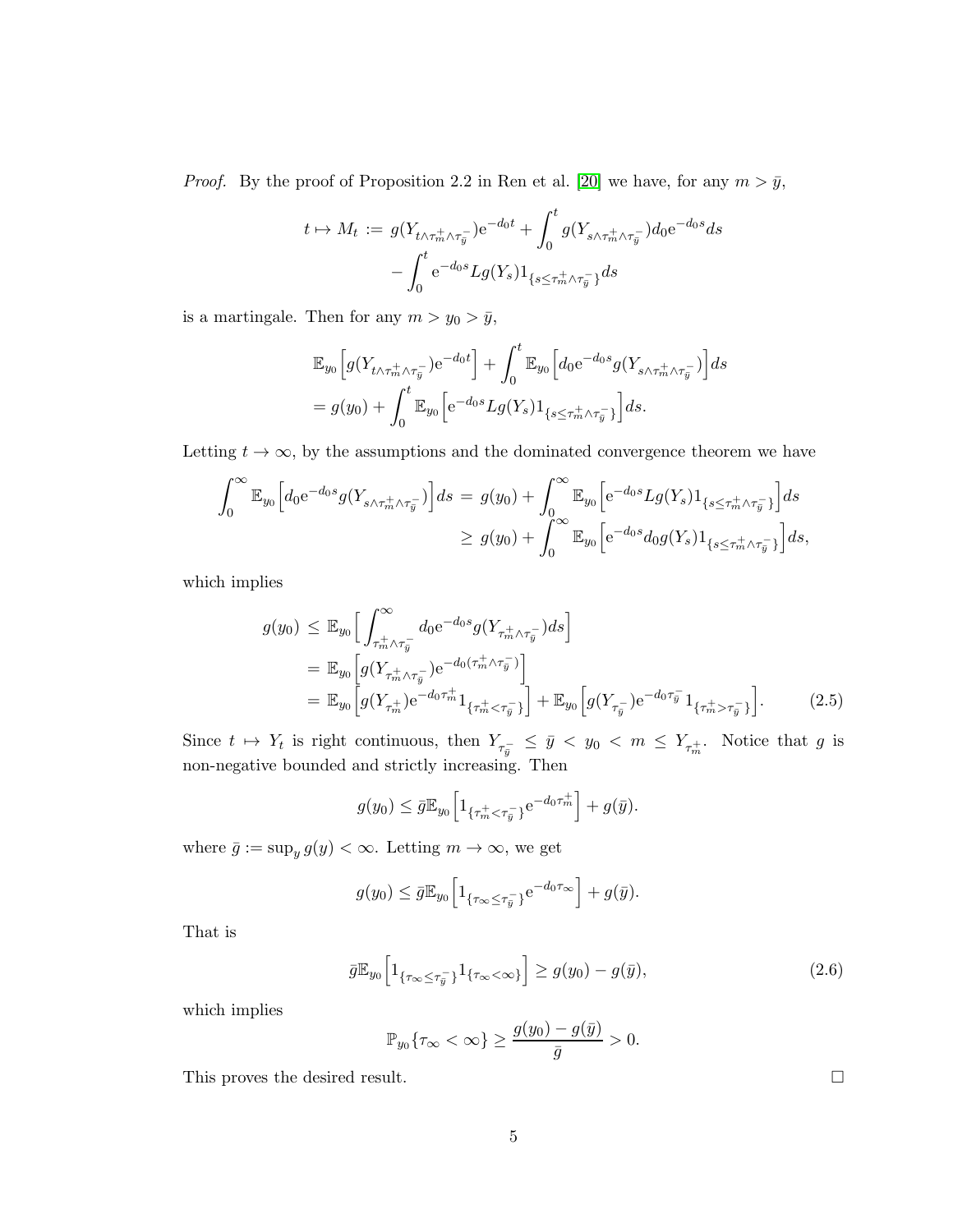### 3 Main results

In this Section we provide the sufficient conditions for explosion and non-explosion of the CBLE with competition. Let  $(Y_t)_{t\geq 0}$  be the unique solution of [\(2.3\)](#page-2-0).

Let  $B(p, q)$  denote the Beta function with parameters  $p, q > 0$ . By integration by parts and L'Hôpital's rule it is not hard to see the following:

**Lemma 3.1** *For any*  $\delta, y > 0$  *and*  $\alpha \in (0, 1)$ *, we have* 

<span id="page-5-0"></span>
$$
\int_0^\infty [(y+z)^{-\delta} - y^{-\delta}] z^{-1-\alpha} dz = -\delta c_{\alpha,\delta} y^{-\alpha-\delta}
$$
\n(3.1)

*and*

<span id="page-5-2"></span>
$$
\int_0^\infty [\ln(y+z) - \ln y] z^{-1-\alpha} dz = c_{\alpha,0} y^{-\alpha},
$$
\n(3.2)

*where*  $c_{\alpha,\delta} := \alpha^{-1}B(\alpha + \delta, 1 - \alpha)$ *.* 

**Remark 3.2** *Note that*  $c_{\alpha,0} = \frac{\pi}{\alpha \sin \theta}$  $\frac{\pi}{\alpha \sin(\alpha \pi)}$ .

<span id="page-5-3"></span>For two  $\sigma$ -finite measures  $\mu_1$  and  $\mu_2$  on  $(0,\infty)$ , we write  $\mu_1(dz) \leq \mu_2(dz)$  if  $\mu_1(B) \leq$  $\mu_2(B)$  for any Borel set B in  $(0,\infty)$ . We first present a sufficient condition on explosion of the solution  $Y$  to SDE  $(2.3)$ .

**Theorem 3.3** *Suppose that there exist constants*  $b_0, q_0, \bar{a}, A > 0$  *and*  $\alpha \in (0, 1)$  *such that*  $b_0(y) \leq b_0 y^{q_0}$  for all  $y \geq A$  and  $\bar{a}z^{-1-\alpha} \mathbf{1}_{\{z \geq A\}} dz \leq \mathbf{1}_{\{z \geq A\}} \mu(dz)$ . Then  $\mathbb{P}_{y_0} \{ \tau_\infty < \infty \} > 0$ *for large enough*  $y_0 > 0$  *if one of the following conditions holds:* 

- *(i)*  $q_0 < 2 \alpha$ *;*
- *(ii)*  $q_0 = 2 \alpha$  *and*  $b_0 < \bar{a}c_{\alpha,0}$ *.*

*Proof.* Without loss of generality we can assume that  $A > 1$ . Given  $\delta \in (0, \infty)$ , let  $g(y) = e^{-y^{-\delta}}$  for  $y \ge 0$ . Then

$$
g'(y) = \delta y^{-\delta - 1} g(y)
$$
 and  $g''(y) = [\delta^2 y^{-2\delta - 2} - \delta (1 + \delta) y^{-\delta - 2}] g(y).$ 

It follows that  $g'(y) > 0$  and  $g''(y) > -\delta(1+\delta)y^{-\delta-2}g(y)$ , which implies that

<span id="page-5-1"></span>
$$
\int_0^1 [g(y+z) - g(y) - zg'(y)]\mu(dz) = \int_0^1 z^2 g''(\xi_1)\mu(dz)
$$
  
 
$$
\geq -\delta(1+\delta)y^{-\delta-2}g(y+1)\int_0^1 z^2 \mu(dz) \qquad (3.3)
$$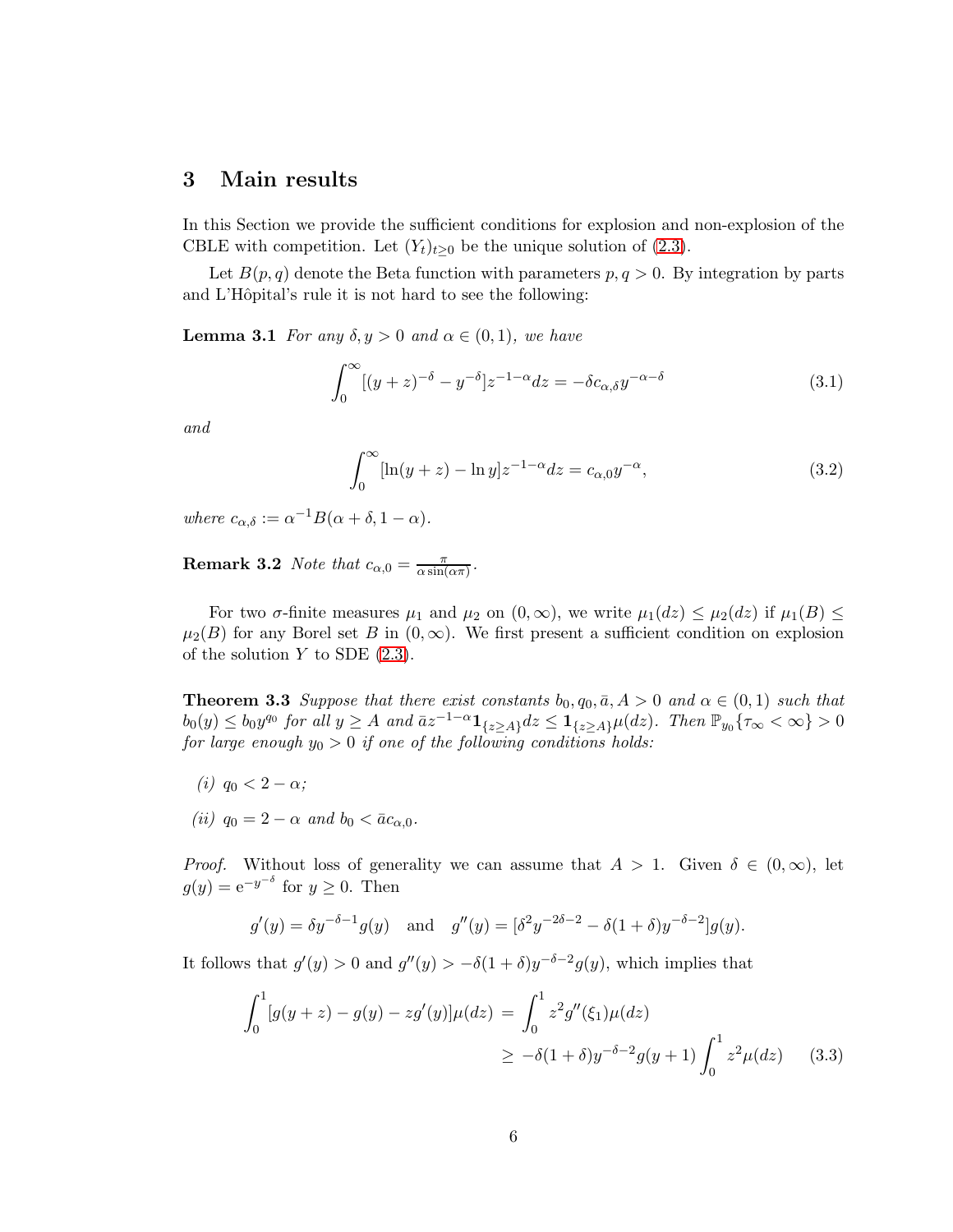for some  $\xi_1 \in [y, y + 1]$ , and

$$
\int_{1}^{A} [g(y+z) - g(y)]\mu(dz) \ge 0.
$$
 (3.4)

Moreover, by the assumptions and  $(3.1)$  we have

<span id="page-6-0"></span>
$$
\int_{A}^{\infty} [g(y+z) - g(y)]\mu(dz)
$$
\n
$$
\geq \bar{a} \int_{A}^{\infty} [g(y+z) - g(y)]z^{-1-\alpha} dz
$$
\n
$$
= \bar{a}g(y) \int_{A}^{\infty} \left[ e^{-(y+z)^{-\delta}+y^{-\delta}} - 1 \right] z^{-1-\alpha} dz
$$
\n
$$
\geq \bar{a}g(y) \int_{A}^{\infty} [-(y+z)^{-\delta}+y^{-\delta}] z^{-1-\alpha} dz
$$
\n
$$
= \bar{a}g(y) \int_{0}^{\infty} [-(y+z)^{-\delta}+y^{-\delta}] z^{-1-\alpha} dz - \bar{a}g(y) \int_{0}^{A} [-(y+z)^{-\delta}+y^{-\delta}] z^{-1-\alpha} dz
$$
\n
$$
= \bar{a}g(y) \delta c_{\alpha,\delta} y^{-\alpha-\delta} - \bar{a}g(y) \delta \xi_2^{-1-\delta} \int_{0}^{A} z^{-\alpha} dz
$$
\n
$$
\geq g(y) \delta \bar{a} c_{\alpha,\delta} y^{-\alpha-\delta} - g(y) \delta \bar{a} (1-\alpha)^{-1} A^{1-\alpha} y^{-1-\delta}, \tag{3.5}
$$

where  $\xi_2 \in [y, y + A]$ . In view of  $(3.3)-(3.5)$  $(3.3)-(3.5)$  we get

<span id="page-6-1"></span>
$$
y \int_0^1 [g(y+z) - g(y) - zg'(y)]\mu(dz) + y \int_1^\infty [g(y+z) - g(y)]\mu(dz)
$$
  
\n
$$
\ge g(y)\delta \bar{a}c_{\alpha,\delta}y^{1-\alpha-\delta} - g(y)\delta \bar{a}(1-\alpha)^{-1}A^{1-\alpha}y^{-\delta}
$$
  
\n
$$
-g(y+1)\delta(1+\delta)y^{-\delta-1}\int_0^1 z^2 \mu(dz).
$$
\n(3.6)

On the other hand, it is obvious that for any fixed  $\delta > 0$  there exists a large enough  $y_{\delta} > 0$  such that  $g''(y) < 0$  for all  $y > y_{\delta}$ . Since  $|e^{z} - 1| \leq 3|z|$  for  $z \in [-1,1]$ , then for all  $y > ey_{\delta}$ 

$$
\int_{[-1,1]} [g(ye^{z}) - g(y) - y(e^{z} - 1)g'(y)]\nu(dz)
$$
  
\n
$$
\geq 9y^{2}[g''(\xi_{3}) \int_{-1}^{0} z^{2}\nu(dz) + g''(\xi_{4}) \int_{0}^{1} z^{2}\nu(dz)]
$$

for some  $\xi_3 \in [ye^{-1}, y]$  and  $\xi_4 \in [y, ye]$ . This together with  $g''(y) > -\delta(1+\delta)y^{-\delta-2}$  yields, for all  $y > ey_{\delta}$ ,

$$
\int_{[-1,1]} [g(ye^{z}) - g(y) - y(e^{z} - 1)g'(y)]\nu(dz)
$$
\n
$$
\geq -9\delta(1+\delta)y^{2} \Big[ \xi_{3}^{-\delta-2} \int_{-1}^{0} z^{2}\nu(dz) + \xi_{4}^{-\delta-2} \int_{0}^{1} z^{2}\nu(dz) \Big]
$$
\n
$$
\geq -9\delta(1+\delta)y^{-\delta} \Big[ e^{\delta+2} \int_{-1}^{0} z^{2}\nu(dz) + \int_{0}^{1} z^{2}\nu(dz) \Big].
$$
\n(3.7)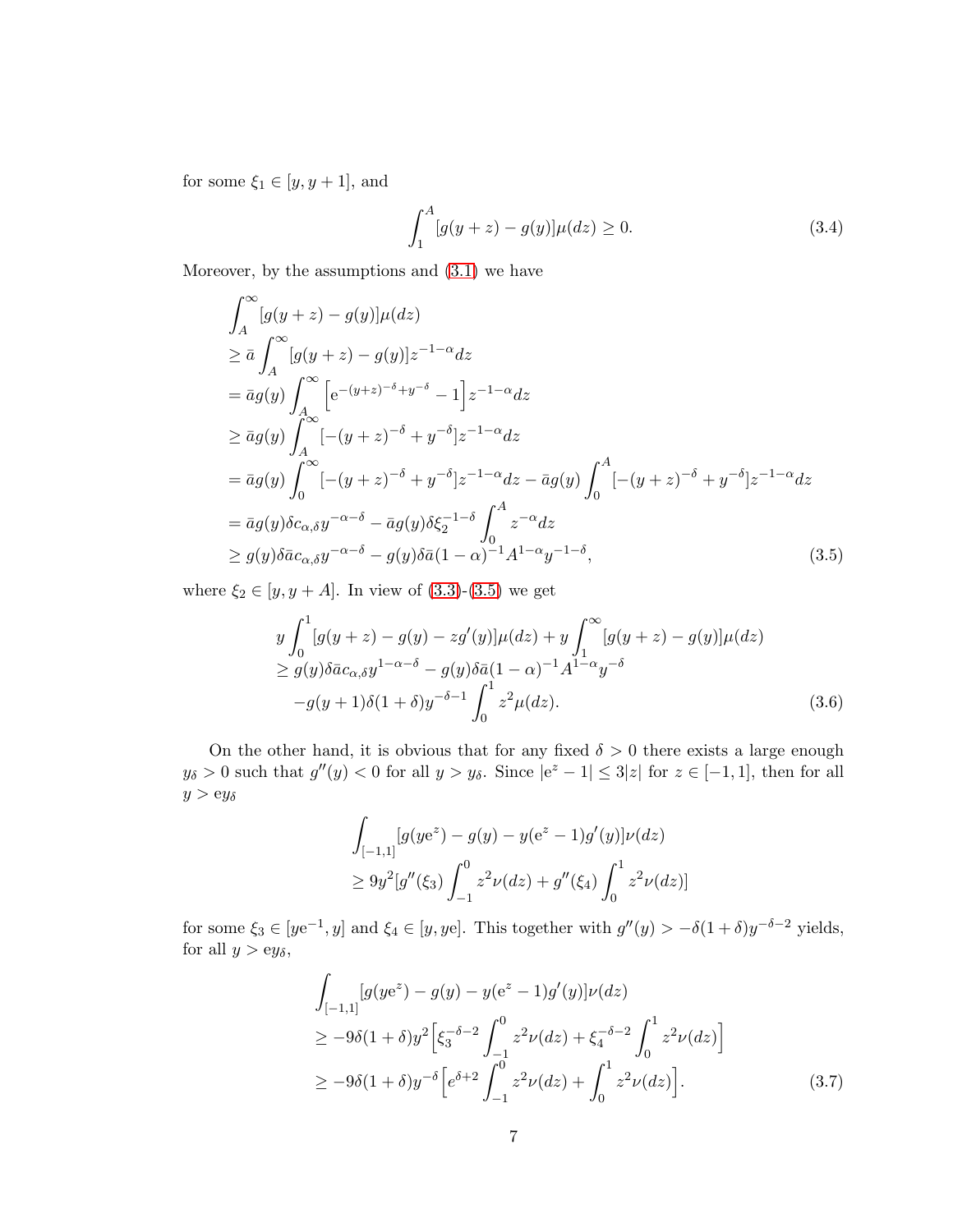Moreover, since  $g$  is strictly increasing and takes values in  $[0, 1]$ , we have

$$
\int_1^{\infty} [g(ye^z) - g(y)] \nu(dz) \ge 0.
$$

Indeed,

$$
\int_{1}^{\infty} [g(ye^{z}) - g(y)]\nu(dz) = \int_{1}^{\infty} [e^{-(ye^{z})^{-\delta}} - e^{-y^{-\delta}}]\nu(dz)
$$
  

$$
= g(y) \int_{1}^{\infty} [e^{-(y^{-\delta}e^{-\delta z}) + y^{-\delta}} - 1]\nu(dz)
$$
  

$$
= g(y) \int_{1}^{\infty} [e^{y^{-\delta}(1 - e^{-\delta z})} - 1]\nu(dz)
$$
  

$$
\to 0, \text{ as } y \to \infty.
$$

It follows that

<span id="page-7-0"></span>
$$
\int_{[-1,1]^{c}} [g(ye^{z}) - g(y)]\nu(dz) \geq \int_{-\infty}^{-1} [g(ye^{z}) - g(y)]\nu(dz) \geq -g(y)\nu((-\infty, -1]). \tag{3.8}
$$

Combining  $(2.4)$  and  $(3.6)-(3.8)$  $(3.6)-(3.8)$ , we have, for all y large enough,

<span id="page-7-1"></span>
$$
Lg(y) = [\beta y + b_1 y - b_0(y)] \delta y^{-\delta - 1} g(y) + (\frac{1}{2}\sigma^2 y^2 + b_2^2 y) [\delta^2 y^{-2\delta - 2} - \delta (1 + \delta) y^{-\delta - 2}] g(y)
$$
  
+
$$
y \int_0^1 [g(y + z) - g(y) - g'(y)z] \mu(dz) + y \int_1^\infty [g(y + z) - g(y)] \mu(dz)
$$
  
+
$$
\int_{[-1,1]} [g(ye^z) - g(y) - y(e^z - 1)g'(y)] \nu(dz) + \int_{[-1,1]c} [g(ye^z) - g(y)] \nu(dz)
$$
  

$$
\geq g(y) \delta [(\beta + b_1) y^{-\delta} - b_0 y^{q_0 - 1 - \delta} - \frac{1}{2}\sigma^2 (1 + \delta) y^{-\delta} - b_2^2 (1 + \delta) y^{-1 - \delta}
$$
  
+
$$
\bar{a}c_{\alpha,\delta} y^{1 - \alpha - \delta} - \bar{a}(1 - \alpha)^{-1} A^{1 - \alpha} y^{-\delta}
$$
  

$$
-g(y)^{-1} g(y + 1) (1 + \delta) y^{-\delta - 1} \int_0^1 z^2 \mu(dz)
$$
  

$$
- \delta^{-1} \nu ((-\infty, -1]) - 9(1 + \delta) y^{-\delta} e^{y - \delta} e^{\delta + 2} \int_{-1}^1 z^2 \nu(dz)]
$$
  
= 
$$
g(y) \delta [\bar{a}c_{\alpha,\delta} y^{1 - \alpha - \delta} - b_0 y^{q_0 - 1 - \delta} - \delta^{-1} \nu((-\infty, -1]) - O(y^{-\delta})]
$$
  
=: 
$$
g(y) \delta G_{\delta}(y), \qquad (3.9)
$$

where  $O(y^{-\delta}) \to 0$  as  $y \to \infty$  for any  $\delta > 0$ .

If condition (i) holds, then  $1 - \alpha - \delta > q_0 - 1 - \delta$ . Since  $\alpha < 1$ , we can choose  $\delta$  small enough such that  $1 - \alpha - \delta > 0$ , then  $G_{\delta}(y) \to \infty$  as  $y \to \infty$ . If condition (ii) holds, we can choose  $\delta$  small enough such that  $1 - \alpha - \delta > 0$  and  $b_0 < \bar{a}c_{\alpha,\delta}$ , then we also have  $G_{\delta}(y) \to \infty$  as  $y \to \infty$ . This together with [\(3.9\)](#page-7-1) implies that there is a  $\bar{y}$  large enough such that  $L_g(y) \ge g(y)$  for all  $y \ge \bar{y}$ . By Proposition [2.2](#page-3-1) we obtain the desired result.  $\Box$ 

<span id="page-7-2"></span>We next present a sufficient condition on nonexplosion of process  $Y$ .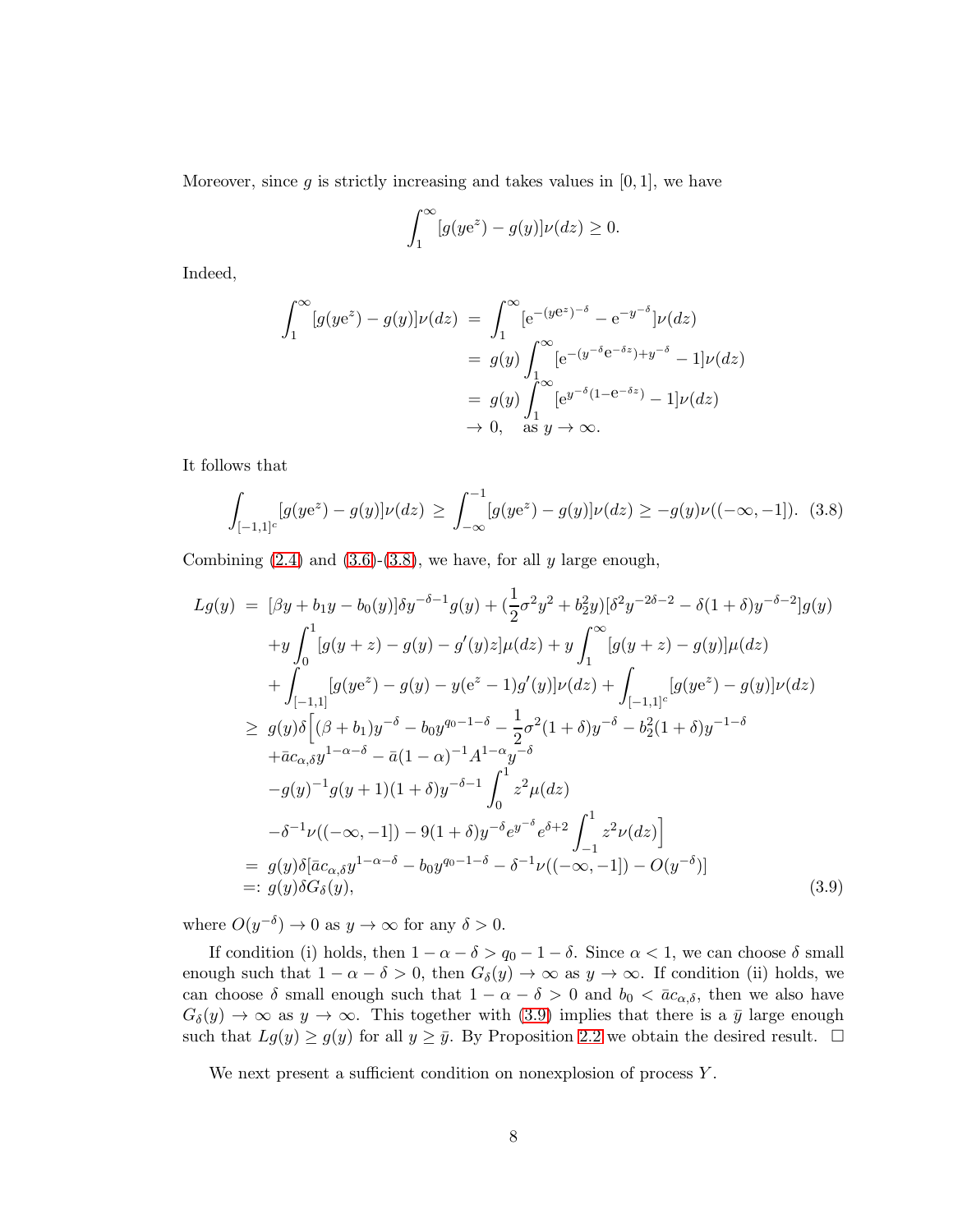**Theorem 3.4** *Suppose that there exist constants*  $b_0, q_0, \bar{a}, A > 0$  *and*  $\alpha \in (0, 2)$  *such that*  $b_0(y) \mathbf{1}_{\{\alpha < 1\}} \geq b_0 y^{q_0} \mathbf{1}_{\{\alpha < 1\}}$  for all  $y \geq A$  and  $\mathbf{1}_{\{z \geq A\}} \mu(dz) \leq \bar{a} z^{-1-\alpha} \mathbf{1}_{\{z \geq A\}} dz$ . Then  $\mathbb{P}_{y_0}\{\tau_\infty<\infty\}=0$  for any  $y_0>0$  if one of the following conditions holds:

- *(i)*  $\alpha \geq 1$ *;*
- *(ii)*  $q_0 > 2 \alpha > 1$ ;
- *(iii)*  $q_0 = 2 \alpha > 1$  *and*  $b_0 \ge \bar{a}c_{\alpha,0}$ *.*

*Proof.* For  $k \geq 2$ , we consider the following stochastic equation:

<span id="page-8-0"></span>
$$
Y_t^{(k)} = Y_0^{(k)} + \int_0^t (\beta Y_s^{(k)} + b_1 Y_s^{(k)} - b_0(Y_s^{(k)}))ds + \int_0^t \sqrt{2b_2^2 Y_s^{(k)}}dB^{(b)}(s) + \int_0^t \sigma Y_s^{(k)}dB^{(e)}(s) + \int_0^t \int_0^1 \int_0^{Y_{s-}^{(k)}} z \tilde{N}^{(b)}(ds, dz, du) + \int_0^t \int_1^\infty \int_0^{Y_{s-}^{(k)}} z N^{(b)}(ds, dz, du) + \int_0^t \int_{[-1,1]} Y_{s-}^{(k)}(e^z - 1)\tilde{N}^{(e)}(ds, dz) + \int_0^t \int_{(-\infty, -1)\cup(1, k]} Y_s^{(k)}(e^z - 1)N^{(e)}(ds, dz).
$$
(3.10)

By Theorem 1 in Palau and Pardo [\[19\]](#page-13-3), for any  $k \geq 2$ , equation [\(3.10\)](#page-8-0) has a unique strong solution  $(Y_t^{(k)}$  $(t_k^{(k)})_{t\geq 0}$ . Let  $L_k$  be the generator of  $(Y_t^{(k)})$  $(t^{(\kappa)})_{t\geq 0}$ . Then

<span id="page-8-2"></span>
$$
L_k g(y) = (\beta y + b_1 y - b_0(y))g'(y) + (\frac{1}{2}\sigma^2 y^2 + b_2^2 y)g''(y)
$$
  
+  $y \int_0^1 [g(y+z) - g(y) - g'(y)z] \mu(dz) + y \int_1^\infty [g(y+z) - g(y)]\mu(dz)$   
+  $\int_{[-1,1]} [g(ye^z) - g(y) - y(e^z - 1)g'(y)]\nu(dz)$   
+  $\int_{(-\infty,-1)\cup(1,k]} [g(ye^z) - g(y)]\nu(dz).$  (3.11)

We first prove that for any fixed  $k \geq 2$ , process  $(Y_t^{(k)}$  $(t^{(k)})_{t\geq 0}$  does not explode. Without loss of generality we assume  $A > 1$ . Let  $g_n(y) = \ln \ln(n^2y)$ ,  $y > 1/n^2$  and  $g_n(y) = -\infty$ ,  $y \leq 1/n^2$ . Then for any  $y > 1/n^2$ ,

 $g'_n(y) = (\ln n^2 y)^{-1} y^{-1} > 0$  and  $g''_n(y) = -(\ln n^2 y)^{-2} y^{-2} - (\ln n^2 y)^{-1} y^{-2} < 0.$ 

It follows that

<span id="page-8-1"></span>
$$
\int_0^1 [g_n(y+z) - g_n(y) - zg'_n(y)]\mu(dz) \le 0
$$
\n(3.12)

and

$$
\int_{1}^{A} [g_n(y+z) - g_n(y)] \mu(dz) \le y^{-1} (\ln n^2 y)^{-1} \int_{1}^{A} z \mu(dz) \tag{3.13}
$$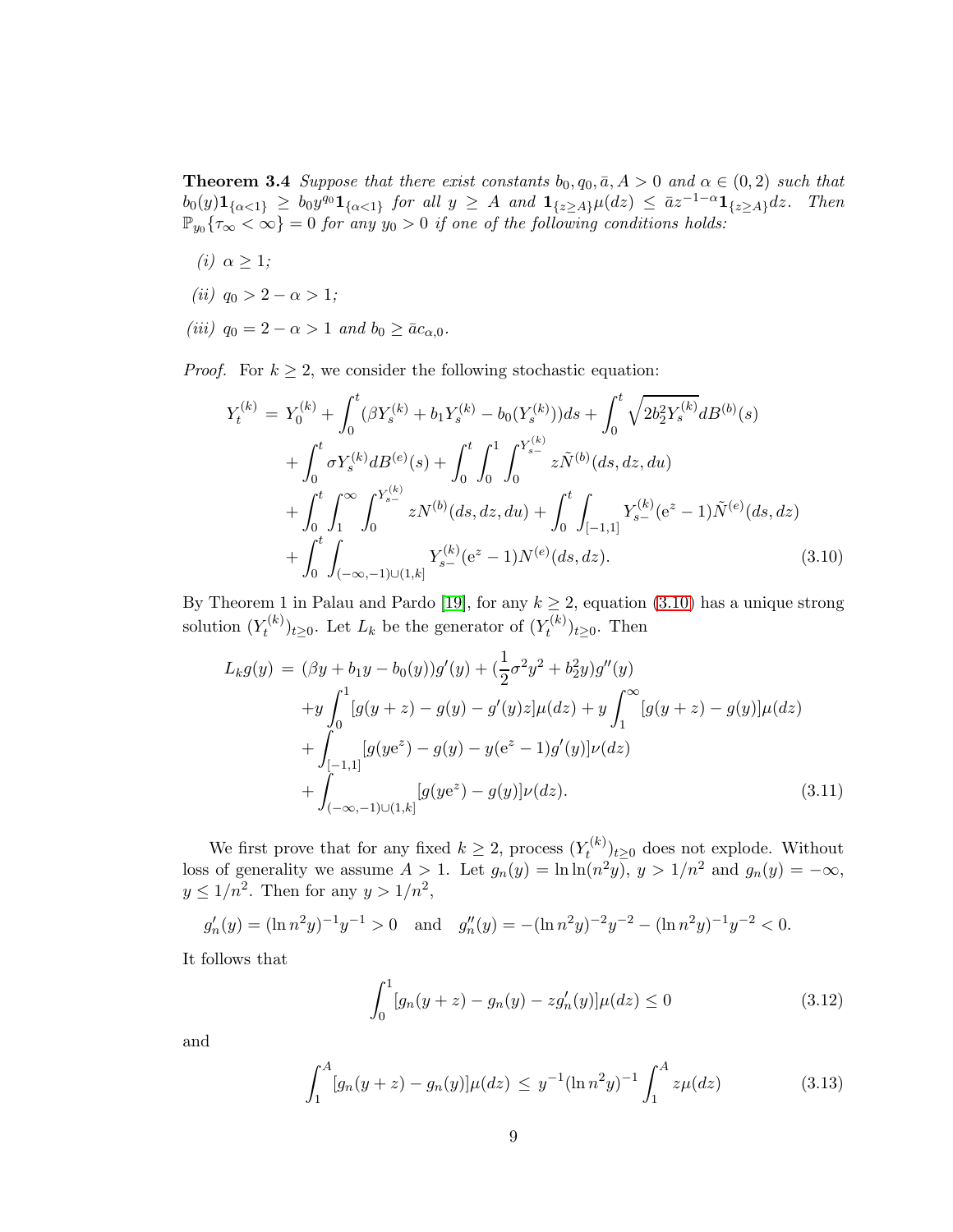for  $y \ge 1/n$ . By the assumption on  $\mu$  we have

<span id="page-9-3"></span>
$$
\int_{A}^{\infty} [g_n(y+z) - g_n(y)] \mu(dz) \leq \bar{a} \int_{A}^{\infty} [g_n(y+z) - g_n(y)] z^{-1-\alpha} dz.
$$
 (3.14)

If  $\alpha \geq 1$ , by integration by parts and L'Hôpital's rule we get for  $y \geq 1/n$ ,

<span id="page-9-0"></span>
$$
\int_{A}^{\infty} [g_n(y+z) - g_n(y)]z^{-1-\alpha} dz
$$
\n
$$
\leq \int_{A}^{\infty} [g_n(y+z) - g_n(y)]z^{-2} dz
$$
\n
$$
= A^{-1}[\ln \ln n^2(y+A) - \ln \ln n^2y] + \int_{A}^{\infty} \frac{1}{z(y+z)\ln n^2(y+z)} dz
$$
\n
$$
\leq (y \ln n^2y)^{-1} + (\ln n^2y)^{-1} \int_{A}^{\infty} \frac{1}{z(y+z)} dz
$$
\n
$$
= y^{-1}(\ln n^2y)^{-1}[1 + \ln(1+y/A)]. \tag{3.15}
$$

From  $(3.12)-(3.15)$  $(3.12)-(3.15)$  we get

<span id="page-9-1"></span>
$$
y \int_0^1 [g_n(y+z) - g_n(y) - zg'_n(y)]\mu(dz) + y \int_1^\infty [g_n(y+z) - g_n(y)]\mu(dz)
$$
  
\n
$$
\leq y \int_1^A [g_n(y+z) - g_n(y)]\mu(dz) + y \int_A^\infty [g_n(y+z) - g_n(y)]\mu(dz)
$$
  
\n
$$
\leq (\ln n^2 y)^{-1} \Big[ \int_1^A z\mu(dz) + \bar{a}(1 + \ln(1 + y/A)) \Big].
$$
\n(3.16)

On the other hand, since  $g''_n(y) < 0$  for  $y \ge 1/n$ ,

<span id="page-9-4"></span>
$$
\int_{[-1,1]} [g_n(ye^z) - g_n(y) - y(e^z - 1)g'_n(y)]\nu(dz) \le 0.
$$
\n(3.17)

Set

$$
\gamma_n(y, z) := \ln(\ln n^2 y + z) - \ln(\ln n^2 y) = \ln(1 + \frac{z}{\ln n^2 y}).
$$

Clearly,  $y \mapsto \gamma_n(y, z)$  is strictly decreasing and  $\lim_{y\to\infty} \gamma_n(y, z) = 0$  for all  $z > 0$ . Then we can use the monotone convergence to conclude

<span id="page-9-2"></span>
$$
\int_{(-\infty,-1)\cup(1,k]} [g_n(ye^z) - g_n(y)]\nu(dz)
$$
\n
$$
\leq \int_1^k [\ln(\ln n^2 y + z) - \ln(\ln n^2 y)]\nu(dz)
$$
\n
$$
= \int_1^k \gamma_n(y,z)\nu(dz) \to 0, \quad \text{as } y \to \infty. \tag{3.18}
$$

For all  $y \ge 1/n$ , by [\(3.11\)](#page-8-2) and [\(3.16\)](#page-9-1)-[\(3.18\)](#page-9-2) and using  $b_0 \ge 0$  and  $g'' < 0$  we see that, if condition (i) holds, then

$$
L_k g_n(y) \leq (\beta y + b_1 y)(\ln n^2 y)^{-1} y^{-1} + (\ln n^2 y)^{-1} \Big[ \int_1^A z \mu(dz) + \bar{a}(1 + \ln(1 + y/A)) \Big]
$$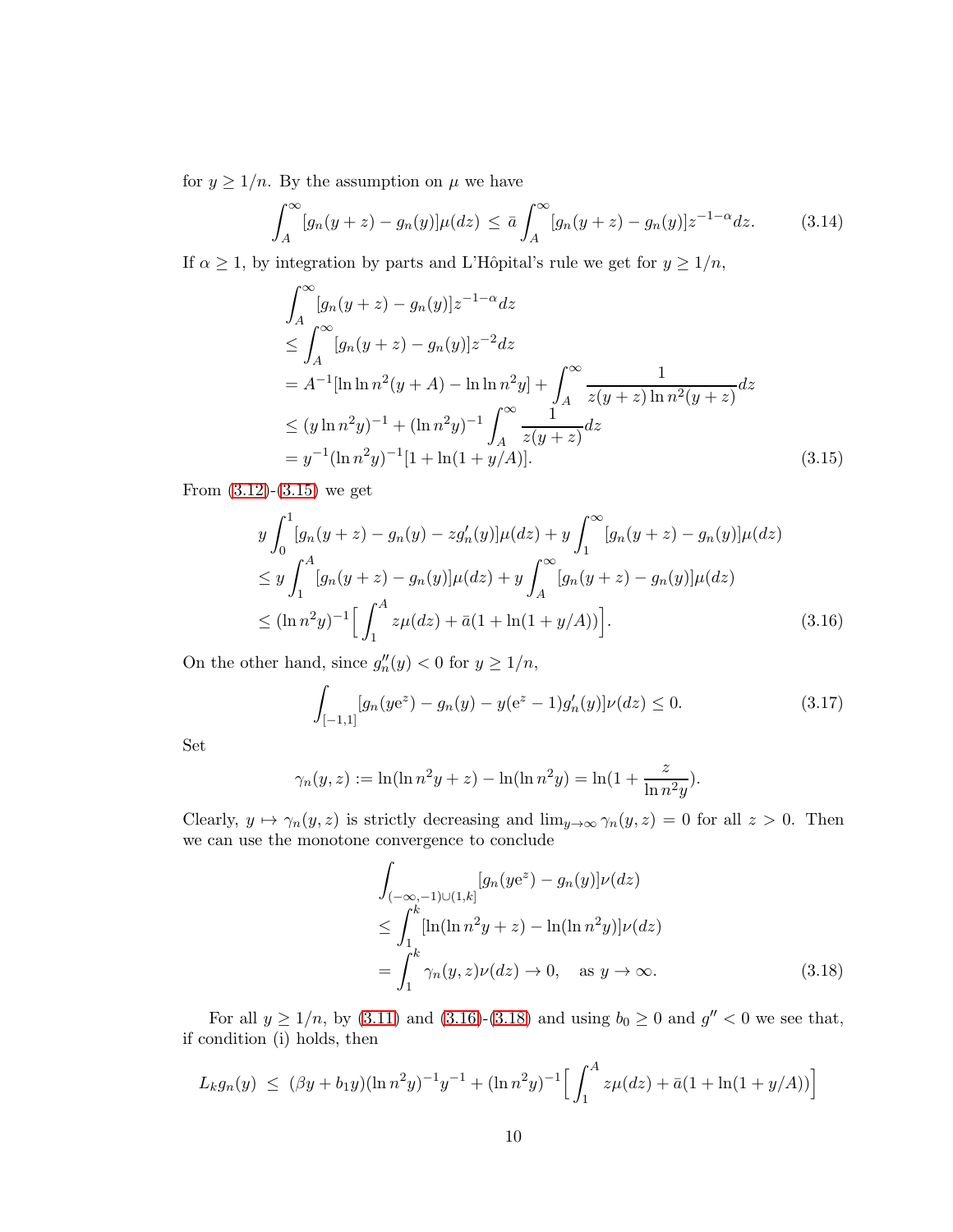+ 
$$
\int_{(-\infty,-1)\cup(1,k]} [g_n(ye^z) - g_n(y)]\nu(dz)
$$
  
\n $\leq (\ln n^2y)^{-1} \Big[\beta + b_1 + \int_1^A z\mu(dz) + \bar{a}(1 + \ln(1 + y/A))\Big] + \int_1^k \gamma_n(y,z)\nu(dz)$   
\n=:  $G_{n,k}(y)$ .

Clearly, for any  $n \geq 3$ ,  $G_{n,k}(y)$  converges to some constant as  $y \to \infty$  and then  $G_{n,k}(y)$ is bounded on  $[1/n,\infty)$ . Since  $g_n(y) \geq 1$  on  $[1/n,\infty)$ , then for all  $n \geq 3$  there exists a constant  $d_n$  such that  $L_k g_n(y) \leq d_n g_n(y)$ . By Proposition [2.1](#page-3-2) we have  $(Y_t^{(k)}$  $(t^{(\kappa)})_{t\geq 0}$  does not explode for all  $k \geq 2$ .

We now focus on the case that  $\alpha < 1$ . Write  $a = \ln n^2 y$  and  $b = \ln n^2 (y + z)$ . We clearly have  $0 < a < b$  for  $y \ge 1/n$  and then  $\ln b - \ln a \le a^{-1}(b-a)$  by the concavity of the logarithm. Thus,

$$
g_n(y+z) - g_n(y) \le (\ln n^2 y)^{-1} [\ln(y+z) - \ln y], \quad y \ge 1/n.
$$

This combined with [\(3.2\)](#page-5-2) implies

<span id="page-10-0"></span>
$$
\int_{A}^{\infty} [g_n(y+z) - g_n(y)] z^{-1-\alpha} dz \le (\ln n^2 y)^{-1} \int_{0}^{\infty} [\ln(y+z) - \ln y] z^{-1-\alpha} dz
$$
  
=  $(\ln n^2 y)^{-1} c_{\alpha,0} y^{-\alpha}.$  (3.19)

By  $(3.12)-(3.14)$  $(3.12)-(3.14)$  and  $(3.19)$  we get

<span id="page-10-1"></span>
$$
y \int_0^1 [g_n(y+z) - g_n(y) - z g'_n(y)] \mu(dz) + y \int_1^\infty [g_n(y+z) - g_n(y)] \mu(dz)
$$
  
 
$$
\le (\ln n^2 y)^{-1} \Big[ \int_1^A z \mu(dz) + \bar{a} c_{\alpha,0} y^{1-\alpha} \Big].
$$
 (3.20)

For all  $y \ge 1/n$ , one can use [\(3.11\)](#page-8-2), [\(3.17\)](#page-9-4)-[\(3.18\)](#page-9-2) and [\(3.20\)](#page-10-1) to see that

$$
L_k g_n(y) \leq [\beta y + b_1 y - b_0(y)] (\ln n^2 y)^{-1} y^{-1} + (\ln n^2 y)^{-1} \Big[ \int_1^A z \mu(dz) + \bar{a} c_{\alpha,0} y^{1-\alpha} \Big] + \int_{(-\infty, -1) \cup (1,k]} [g_n(y e^z) - g_n(y)] \nu(dz) \leq (\ln n^2 y)^{-1} \Big[ \beta + b_1 - b_0(y) y^{-1} + \bar{a} c_{\alpha,0} y^{1-\alpha} + \int_1^A z \mu(dz) \Big] + \int_1^k \gamma_n(y, z) \nu(dz) =: \bar{G}_{n,k}(y).
$$

Under the assumption  $b_0(y) \geq b_0 y^{q_0}$  for all  $y \geq A$ , if either condition (ii) or condition (iii) holds, it is not hard to show that for all  $k \geq 2$ ,  $y \mapsto \overline{G}_{n,k}(y)$  is bounded above on  $[1/n, \infty)$ , and hence  $(Y_t^{(k)}$  $(t^{(k)})_{t\geq0}$  does not explode by Proposition [2.1.](#page-3-2)

Now, let  $(Y_t)_{t\geq0}$  be the unique solution of [\(2.3\)](#page-2-0). We proceed to show that  $(Y_t)_{t\geq0}$  does not explode. Clearly, equation [\(2.3\)](#page-2-0) can be rewritten as

$$
Y_t = Y_0 + \int_0^t (\beta Y_s + b_1 Y_s - b_0(Y_s)) ds + \int_0^t \sqrt{2b_2^2 Y_s} dB^{(b)}(s) + \int_0^t \sigma Y_s dB^{(e)}(s)
$$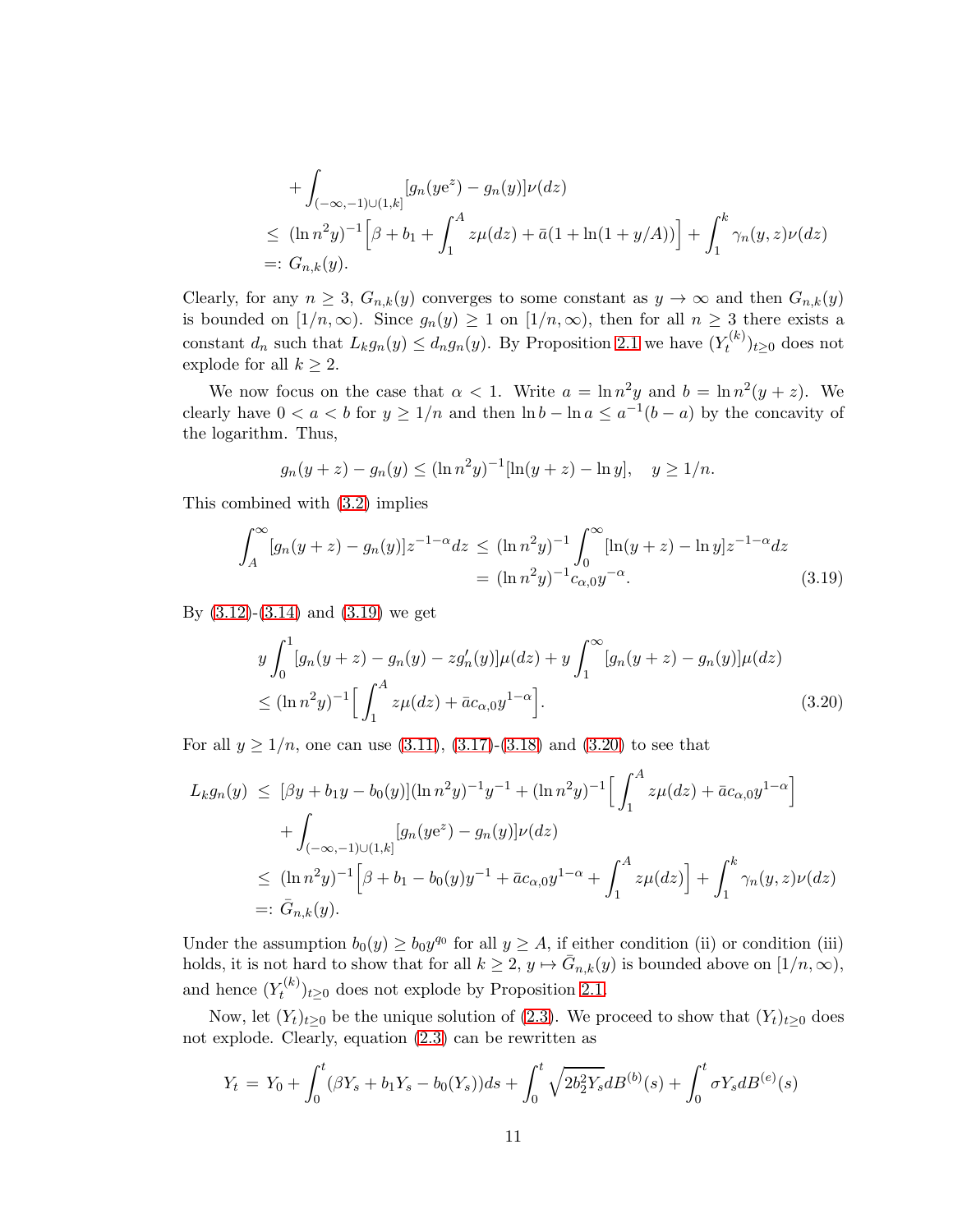$$
+ \int_0^t \int_0^1 \int_0^{Y_{s-}} z \tilde{N}^{(b)}(ds, dz, du) + \int_0^t \int_1^{\infty} \int_0^{Y_{s-}} z N^{(b)}(ds, dz, du) + \int_0^t \int_{[-1,1]} Y_{s-} (e^z - 1) \tilde{N}^{(e)}(ds, dz) + \int_0^t \int_{[-1,1]^c} Y_{s-} (e^z - 1) N^{(e)}(ds, dz).
$$

Define

$$
Z(t) := \int_0^t \int_1^\infty z N^{(e)}(ds, dz)
$$

and

<span id="page-11-0"></span>
$$
\sigma_k := \inf\{t \ge 0 : Z(t) - Z(t-) \ge k\}.
$$

Then  $\{\sigma_k\}_{k>2}$  is non-decreasing and  $\sigma_k \to \infty$  a.s. as  $k \to \infty$ . On the other hand, by the definition of  $\sigma_k$ , it is easy to see that  $(Y_t)_{t>0}$  satisfies [\(3.10\)](#page-8-0) on the interval  $[0, \sigma_k)$  for all  $k \geq 2$ . Then the uniqueness of the solution of [\(3.10\)](#page-8-0) implies  $Y_t = Y_t^{(k)}$  $t_t^{(\kappa)}$  for  $t < \sigma_k$ . Since  $(Y_t^{(k)}$  $(t^{(k)}_t)_{t\geq0}$  does not explode for all  $k\geq 2$ ,  $\mathbb{P}_{y_0}\{\tau_{\infty}\geq\sigma_k\}=1$  for all  $k\geq 2$ , letting  $k\to\infty$ we have  $\mathbb{P}_{y_0}\{\tau_\infty = \infty\} = 1$ . That gives the desired result.

Remark 3.5 *It follows from Theorems [3.3](#page-5-3) and [3.4](#page-7-2) that the L´evy environment does not seem to be essential for the explosion to happen or not. Intuitively, this is due to the fact that, in contrast to the jumps corresponding to the branching mechanism in SDE [\(2.3\)](#page-2-0), the jumps in the last terms of [\(2.3\)](#page-2-0) arrive at the same rate as the L´evy process for the environment and do not speed up when the process takes large values.*

In the following corollaries, we consider the special case that

$$
\mu(dz) = \bar{a}z^{-1-\alpha}dz \quad \text{ for constants} \quad \bar{a} > 0, \, \alpha \in (0,2) \quad \text{and for all} \quad z > 0. \tag{3.21}
$$

Combining Theorems [3.3](#page-5-3) and [3.4](#page-7-2) we immediately have the following corollaries:

**Corollary 3.6** *Suppose that* [\(3.21\)](#page-11-0) *holds for*  $\alpha \geq 1$ *. Then*  $\mathbb{P}_{y_0} \{ \tau_\infty < \infty \} = 0$  *for all*  $y_0 > 0.$ 

**Remark 3.7** *Note that the process with*  $\alpha = 1$  *corresponds to Neveu's CBLE with competition whose Lévy measure*  $\mu$  *for the branching mechanism does not satisfy the finite moment condition.*

<span id="page-11-1"></span>**Corollary 3.8** *Suppose that* [\(3.21\)](#page-11-0) *holds for*  $\alpha < 1$  *and there exist constants*  $q_0 \in \mathbb{R}$  *and*  $b_0, A \geq 0$  such that  $b_0(y) = b_0y^{q_0}$  for  $y \geq A$ . Then  $\mathbb{P}_{y_0} \{ \tau_\infty < \infty \} > 0$  for large enough y<sup>0</sup> > 0 *if and only if one of the following conditions holds:*

*(i)*  $q_0 < 2 - \alpha$ *;*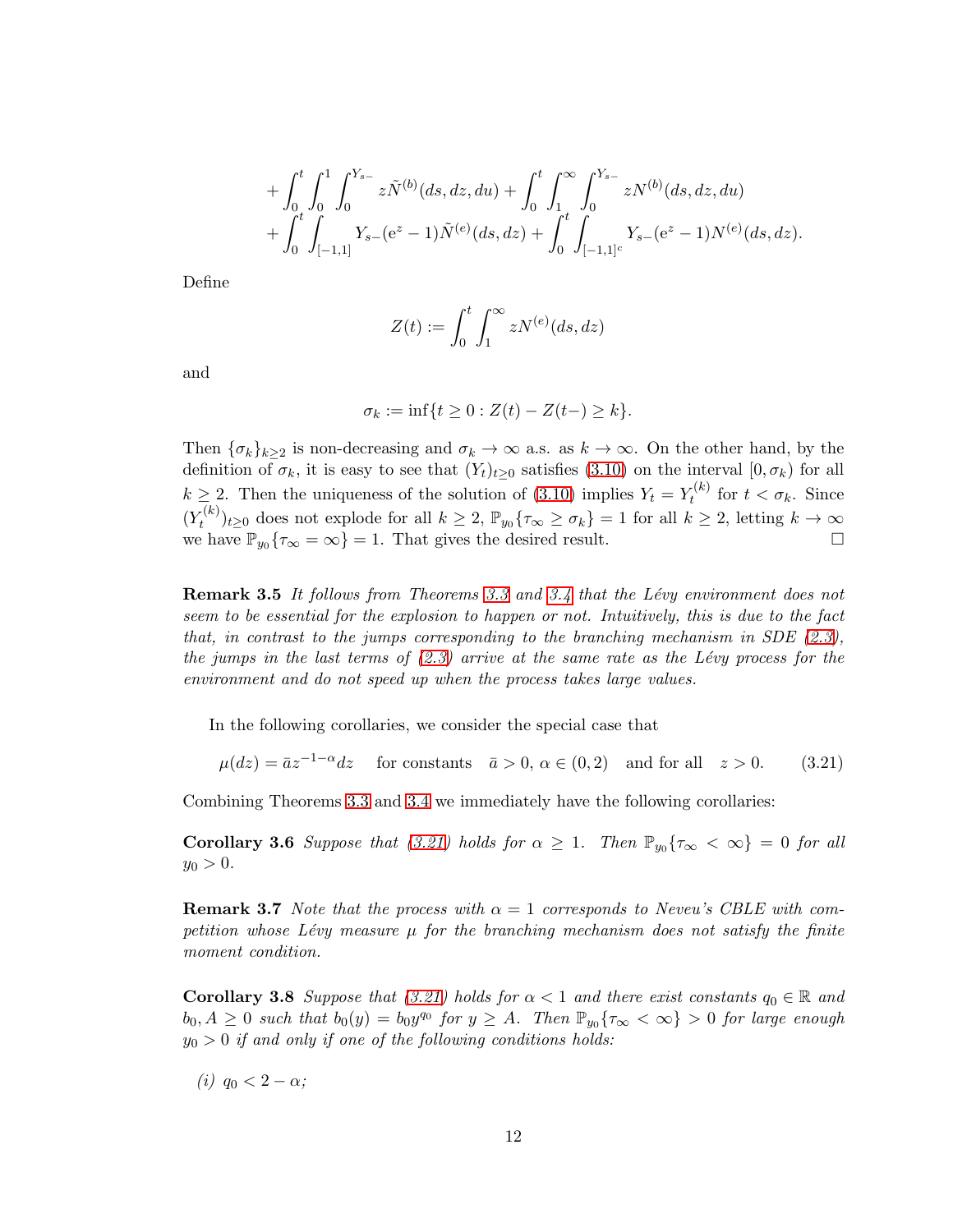*(ii)*  $q_0 = 2 - \alpha$  *and*  $b_0 < \bar{a}c_{\alpha,0}$ *.* 

Remark 3.9 *Comparing with the integral test in Theorem 1.2 of [\[13\]](#page-13-5), in which they only considered the special branching mechanism and Brownian environment and the logistic competition, that is,*  $b_0(y) = cy^2$  *for some*  $c \ge 0$ *, the model we consider is more general and our results agree with that in [\[13\]](#page-13-5). For example, in the case that*  $\mu(dz)$  *is*  $\alpha$ -stable with  $\alpha \in (0,1)$  and  $b_0(y) = cy^2$ , we can immediately conclude from Corollary [3.8](#page-11-1) that the *process does not explode if*  $c > 0$  *and the process explodes if*  $c = 0$ *, which recovers results for this case by the integral test in [\[13\]](#page-13-5).*

#### <span id="page-12-7"></span>References

- [1] Ba, M. and Pardoux, E. (2015): Branching processes with interaction and a generalized Ray-Knight theorem. *Annales de l'I.H.P. Probabilités et statistiques* 51, 1290-1313.
- <span id="page-12-2"></span>[2] Bansaye, V., Pardo, J.C. and Smadi, C. (2013): On the extinction of continuous state branching processes with catastrophes. *Electron. J. Probab.* 18(106), 1-31.
- <span id="page-12-4"></span>[3] Bansaye, V., Caballero M.-E. and Méléard S.  $(2019)$ : Scaling limits of population and evolution processes in random environment. *Electron. J. Probab.* 24(19), 1-38.
- <span id="page-12-8"></span><span id="page-12-5"></span>[4] Bansaye, V., Pardo J.C. and Smadi, C. (2021): Extinction rate of continuous state branching processes in critical L´evy environments. *ESAIM: PS* 25, 346-375.
- [5] Berestycki, J., Fittipaldi, M.C. and Fontbona, J. (2018): Ray-Knight representation of flows of branching processes with competition by pruning of L´evy trees, *Probab. Theory Related Fields* 172, 725-788.
- <span id="page-12-1"></span>[6] Böinghoff, C. and Hutzenthaler, M. (2012): Branching diffusions in random environment. *Markov Process. Relat. Fields* 18, 269-310
- <span id="page-12-11"></span>[7] Chen, M.-F. (2004): *From Markov Chains to Non-equilibrium Particle Systems*, 2nd ed. World Scientific, River Edge, NJ.
- <span id="page-12-10"></span>[8] Grey, D.R. (1974): Asymptotic behavior of continuous time, continuous state-space branching processes. *J. Appl. Probab.* 11, 669-677.
- <span id="page-12-3"></span>[9] He, H., Li, Z. and Xu, W. (2018): Continuous-state branching processes in Lévy random environments. *J. Theor. Probab.* 31, 1-23.
- <span id="page-12-0"></span>[10] Kurtz, T.G. (1978): Diffusion a approximations for branching processes, in Branching Processes, Adv. Probab. Related Topics 5, A. Joffe and P. Ney, eds., Marcel Dekker, Inc., New York, pp. 445-450.
- <span id="page-12-9"></span><span id="page-12-6"></span>[11] Lambert, A. (2005): The branching process with logistic growth. *Ann. Appl. Probab.* 15, 1506-1535.
- [12] Leman, H. and Pardo, J.C. (2021): Extinction and coming down from infinity of cb-processes with competition in a lévy environment. *J. Appl. Probab.* **25**, 128-139.